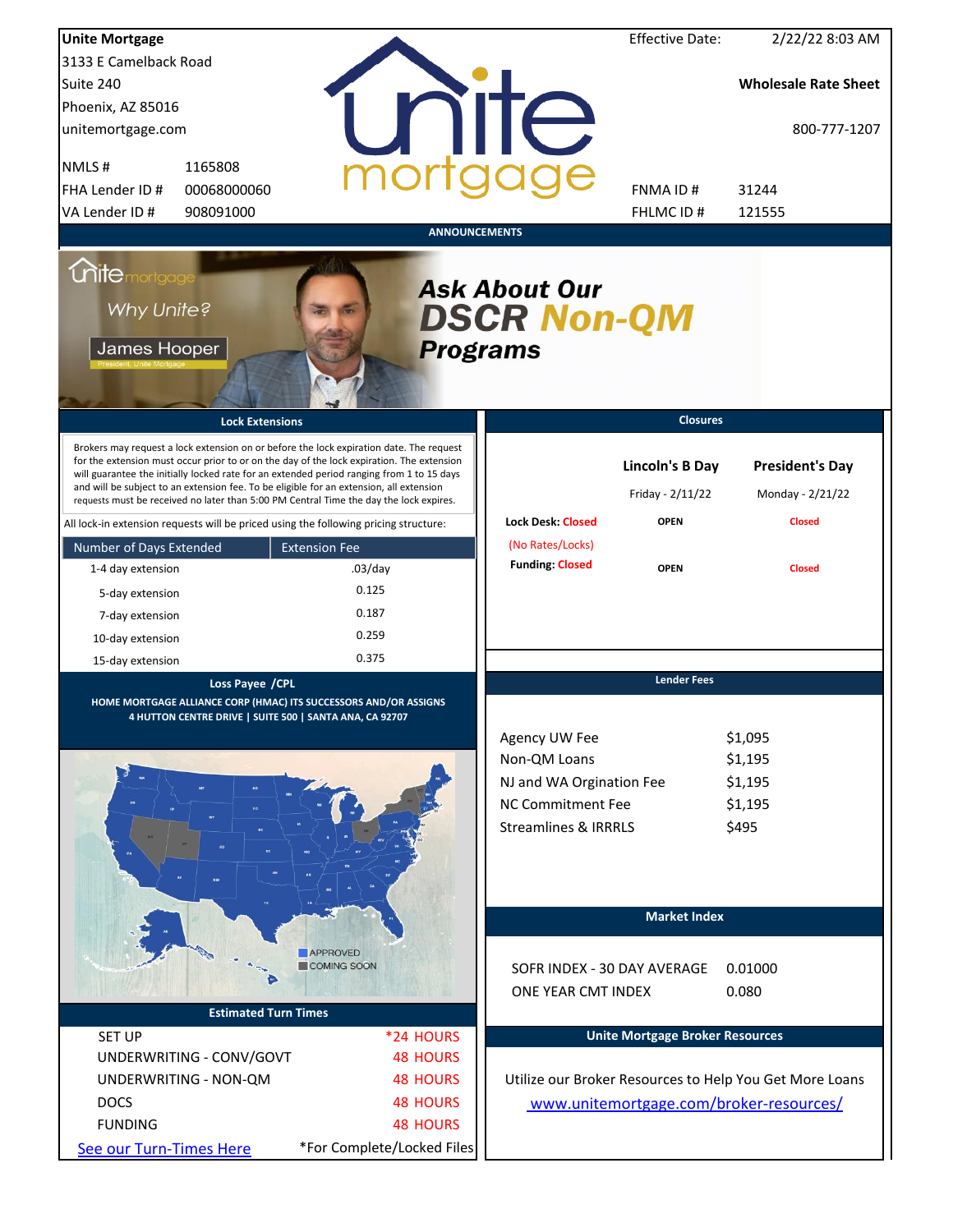

#### **Rates are subject to change without prior notice Not for Public View • For Professional Use Only**

**Lock Desk** [locks@unitemtg](mailto:locks@unitemtg.com).com File Update: 18-Feb-2022 6:36 AM

# Effective: 9:00 AM PST Lock Hours: 9:00 A.M. - 3:00 P.M. PST Lock Hours: 9:00 A.M. - 3:00 P.M. PST **INVESTOR PRIME**

|       | <b>30 DAY PRICING</b> |                 |
|-------|-----------------------|-----------------|
| RATE  | <b>5/6 ARM</b>        | <b>30YR FIX</b> |
| 7.875 | 104.2500              | 104.0000        |
| 7.750 | 104.1875              | 103.9375        |
| 7.625 | 104.1250              | 103.8750        |
| 7.500 | 104.0625              | 103.8125        |
| 7.375 | 104.0000              | 103.7500        |
| 7.250 | 103.9375              | 103.6875        |
| 7.125 | 103.8750              | 103.6250        |
| 7.000 | 103.7500              | 103.5000        |
| 6.875 | 103.6250              | 103.3750        |
| 6.750 | 103.5000              | 103.2500        |
| 6.625 | 103.3750              | 103.1250        |
| 6.500 | 103.2500              | 103.0000        |
| 6.375 | 103.1250              | 102.8750        |
| 6.250 | 103,0000              | 102.7500        |
| 6.125 | 102.8750              | 102.6250        |
| 6.000 | 102.7500              | 102.5000        |
| 5.875 | 102.6250              | 102.3750        |
| 5.750 | 102.5000              | 102.2500        |
| 5.625 | 102.2500              | 102.0000        |
| 5.500 | 102.0000              | 101.7500        |
| 5.375 | 101.7500              | 101.5000        |
| 5.250 | 101.5000              | 101.2500        |
| 5.125 | 101.2500              | 101.0000        |
| 5.000 | 100.7500              | 100,5000        |
| 4.875 | 100.2500              | 100,0000        |
| 4.750 | 996250                | 99 3750         |

| <b>MAX PRICING</b> (Lower of Price or Premium) |          |
|------------------------------------------------|----------|
| No Prepay - Hard                               | 100.7500 |
| 1yr Prepay - Hard                              | 101.0000 |
| 2yr Prepay - Hard                              | 101.2500 |
| 3yr Prepay - Hard                              | 101.5000 |
| 4yr Prepay - Hard                              | 101 7500 |
| 5yr Prepay - Hard                              | 102.0000 |
|                                                |          |
| <b>ARM MARGIN</b>                              |          |
| 5.000                                          | SOFR     |
|                                                |          |
| <b>LOCK FEES</b>                               |          |
| Relock Fee:                                    | 250      |
| Extension Fee Per Diem:                        | 030      |
| <b>Extension Max:</b>                          | 15 Days  |

| 7.875<br>7.750          | <b>5/6 ARM</b>                          | 30YR FIX             |  |  |  |
|-------------------------|-----------------------------------------|----------------------|--|--|--|
|                         | <b>RATE</b>                             |                      |  |  |  |
|                         | 104.2500<br>104.1875                    | 104.0000<br>103.9375 |  |  |  |
| 7.625                   | 104.1250                                | 103.8750             |  |  |  |
| 7.500                   | 104.0625                                | 103.8125             |  |  |  |
| 7.375                   | 104.0000                                | 103.7500             |  |  |  |
|                         | 103.9375                                | 103.6875             |  |  |  |
| 7.250                   |                                         |                      |  |  |  |
| 7.125                   | 103.8750                                | 103.6250             |  |  |  |
| 7.000                   | 103.7500                                | 103.5000             |  |  |  |
| 6.875                   | 103.6250                                | 103.3750             |  |  |  |
| 6.750                   | 103.5000                                | 103.2500             |  |  |  |
| 6.625                   | 103.3750                                | 103.1250             |  |  |  |
| 6.500                   | 103.2500                                | 103.0000             |  |  |  |
| 6.375                   | 103.1250                                | 102.8750             |  |  |  |
| 6.250                   | 103.0000                                | 102.7500             |  |  |  |
| 6.125                   | 102.8750                                | 102.6250             |  |  |  |
| 6.000                   | 102.7500                                | 102.5000             |  |  |  |
| 5.875                   | 102.6250                                | 102.3750             |  |  |  |
| 5.750                   | 102.5000                                | 102.2500             |  |  |  |
| 5.625                   | 102.2500                                | 102.0000             |  |  |  |
| 5.500                   | 102.0000                                | 101.7500             |  |  |  |
| 5.375                   | 101.7500                                | 101.5000             |  |  |  |
|                         |                                         |                      |  |  |  |
| 5.250                   | 101.5000                                | 101.2500             |  |  |  |
| 5.125                   | 101.2500                                | 101.0000             |  |  |  |
| 5.000                   | 100.7500                                | 100.5000             |  |  |  |
| 4.875                   | 100.2500                                | 100.0000             |  |  |  |
| 4.750                   | 99.6250                                 | 99.3750              |  |  |  |
|                         |                                         |                      |  |  |  |
|                         |                                         |                      |  |  |  |
|                         | MAX PRICING (Lower of Price or Premium) |                      |  |  |  |
| No Prepay - Hard        |                                         | 100.7500             |  |  |  |
| 1yr Prepay - Hard       |                                         | 101.0000             |  |  |  |
| 2yr Prepay - Hard       |                                         | 101.2500             |  |  |  |
| 3yr Prepay - Hard       |                                         | 101.5000             |  |  |  |
| 4yr Prepay - Hard       |                                         | 101.7500             |  |  |  |
| Syr Prepay - Hard       |                                         | 102.0000             |  |  |  |
|                         |                                         |                      |  |  |  |
|                         | <b>ARM MARGIN</b>                       |                      |  |  |  |
| 5.000                   |                                         |                      |  |  |  |
|                         |                                         | SOFR                 |  |  |  |
|                         |                                         |                      |  |  |  |
|                         | <b>LOCK FEES</b>                        |                      |  |  |  |
| Relock Fee:             |                                         | .250                 |  |  |  |
| Extension Fee Per Diem: |                                         | .030                 |  |  |  |
| <b>Extension Max:</b>   |                                         | 15 Days              |  |  |  |
|                         |                                         |                      |  |  |  |
|                         |                                         |                      |  |  |  |
|                         |                                         |                      |  |  |  |
|                         |                                         |                      |  |  |  |
|                         |                                         |                      |  |  |  |
|                         |                                         |                      |  |  |  |
|                         |                                         |                      |  |  |  |
|                         |                                         |                      |  |  |  |
|                         |                                         |                      |  |  |  |
|                         |                                         |                      |  |  |  |
|                         |                                         |                      |  |  |  |
|                         |                                         |                      |  |  |  |
|                         |                                         |                      |  |  |  |
|                         |                                         |                      |  |  |  |
|                         |                                         |                      |  |  |  |
|                         |                                         |                      |  |  |  |
|                         |                                         |                      |  |  |  |
|                         |                                         |                      |  |  |  |
|                         |                                         |                      |  |  |  |
|                         |                                         |                      |  |  |  |
|                         |                                         |                      |  |  |  |
|                         |                                         |                      |  |  |  |
|                         |                                         |                      |  |  |  |
|                         |                                         |                      |  |  |  |
|                         |                                         |                      |  |  |  |
|                         |                                         |                      |  |  |  |
|                         |                                         |                      |  |  |  |
|                         |                                         |                      |  |  |  |
|                         |                                         |                      |  |  |  |
|                         |                                         |                      |  |  |  |
|                         |                                         |                      |  |  |  |
|                         |                                         |                      |  |  |  |
|                         |                                         |                      |  |  |  |
|                         |                                         |                      |  |  |  |
|                         |                                         |                      |  |  |  |
|                         |                                         |                      |  |  |  |
|                         |                                         |                      |  |  |  |
|                         |                                         |                      |  |  |  |
|                         |                                         |                      |  |  |  |
|                         |                                         |                      |  |  |  |
|                         |                                         |                      |  |  |  |
|                         |                                         |                      |  |  |  |
|                         |                                         |                      |  |  |  |
|                         |                                         |                      |  |  |  |
|                         |                                         |                      |  |  |  |
|                         |                                         |                      |  |  |  |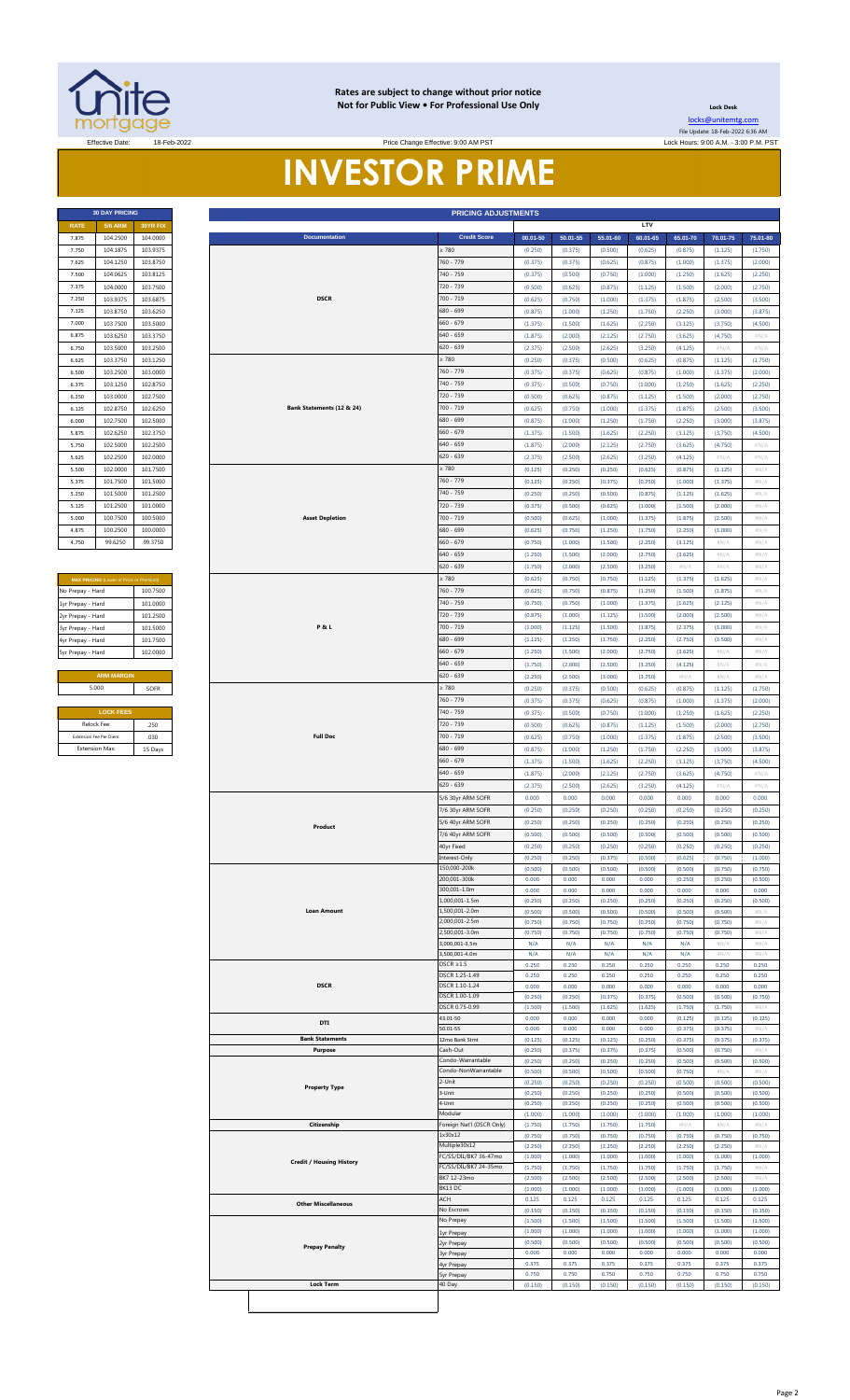

**Rates are subject to change without prior notice Not for Public View • For Professional Use Only** 

**Lock Desk** locks@unitemtg.com

File Update: 18-Feb-2022 6:36 AM Lock Hours: 9:00 A.M. - 3:00 P.M. PST

Effective Date: 18-Feb-2022 18-Feb-2022 Price Change Effective: 9:00 AM PST

# **OWNER-OCCUPIED PRIME**

|             | <b>PRIMARY &amp; SECONDARY HOME</b> |                 |
|-------------|-------------------------------------|-----------------|
| <b>RATE</b> | <b>5/6 ARM</b>                      | <b>30YR FIX</b> |
| 7.500       | 104.625                             | 104.375         |
| 7.375       | 104.563                             | 104.313         |
| 7.250       | 104.500                             | 104.250         |
| 7.125       | 104 438                             | 104.188         |
| 7.000       | 104.375                             | 104.125         |
| 6.875       | 104.250                             | 104.000         |
| 6.750       | 104.125                             | 103.875         |
| 6.625       | 104.000                             | 103.750         |
| 6.500       | 103.875                             | 103.625         |
| 6.375       | 103.750                             | 103.500         |
| 6.250       | 103.625                             | 103.375         |
| 6.125       | 103.500                             | 103.250         |
| 6.000       | 103.375                             | 103.125         |
| 5.875       | 103.250                             | 103,000         |
| 5.750       | 103,000                             | 102.750         |
| 5.625       | 102.750                             | 102.500         |
| 5.500       | 102.500                             | 102.250         |
| 5.375       | 102.250                             | 102.000         |
| 5.250       | 102.000                             | 101.750         |
| 5.125       | 101.750                             | 101.500         |
| 5.000       | 101.500                             | 101.250         |
| 4.875       | 101.000                             | 100.750         |
| 4.750       | 100.500                             | 100.250         |
| 4.625       | 99.875                              | 99.625          |
| 4.500       | 99.250                              | 99.000          |

#### **ARM MARGIN** 5.000

| <b>LOCK FEES</b>              |         |
|-------------------------------|---------|
| Relock Fee:                   | .250    |
| <b>Extension Fee Per Diem</b> | .030    |
| <b>Extension Max:</b>         | 15 Days |

|                | PRIMARY & SECONDARY HOME                                          |                    |                               |                                                                                                                                                                                        |                    |                    | <b>PRICING ADJUSTMENTS</b> |                    |                    |                    |                                                                                                                                                                                                                                                                                                                                                                                                                                                                                                                                                                                                                                                                                                                                                                   |                    |                    |  |
|----------------|-------------------------------------------------------------------|--------------------|-------------------------------|----------------------------------------------------------------------------------------------------------------------------------------------------------------------------------------|--------------------|--------------------|----------------------------|--------------------|--------------------|--------------------|-------------------------------------------------------------------------------------------------------------------------------------------------------------------------------------------------------------------------------------------------------------------------------------------------------------------------------------------------------------------------------------------------------------------------------------------------------------------------------------------------------------------------------------------------------------------------------------------------------------------------------------------------------------------------------------------------------------------------------------------------------------------|--------------------|--------------------|--|
| RATE           | <b>5/6 ARM</b>                                                    | <b>30YR FIX</b>    |                               |                                                                                                                                                                                        |                    |                    |                            |                    | LTV                |                    |                                                                                                                                                                                                                                                                                                                                                                                                                                                                                                                                                                                                                                                                                                                                                                   |                    |                    |  |
| 7.500          | 104.625                                                           | 104.375            | <b>Documentation</b>          | <b>Credit Score</b>                                                                                                                                                                    | 00.01-50           | 50.01-55           | 55.01-60                   | 60.01-65           | 65.01-70           | 70.01-75           | 75.01-80                                                                                                                                                                                                                                                                                                                                                                                                                                                                                                                                                                                                                                                                                                                                                          | 80.01-85           | 85.01-90           |  |
| 7.375          | 104.563                                                           | 104.313            |                               | $\geq 780$                                                                                                                                                                             | 0.000              | 0.000              | 0.000                      | (0.250)            | (0.375)            | (0.375)            | (0.500)                                                                                                                                                                                                                                                                                                                                                                                                                                                                                                                                                                                                                                                                                                                                                           | (0.750)            | (1.125)            |  |
| 7.250          | 104.500                                                           | 104.250            |                               | 760 - 779                                                                                                                                                                              | 0.000              | 0.000              | 0.000                      | (0.250)            | (0.375)            | (0.500)            | (0.625)                                                                                                                                                                                                                                                                                                                                                                                                                                                                                                                                                                                                                                                                                                                                                           | (0.875)            | (1.375)            |  |
| 7.125          | 104.438                                                           | 104.188            |                               | 740 - 759                                                                                                                                                                              | 0.000              | 0.000              | 0.000                      | (0.250)            | (0.375)            | (0.625)            | (0.750)                                                                                                                                                                                                                                                                                                                                                                                                                                                                                                                                                                                                                                                                                                                                                           | (1.125)            | (1.625)            |  |
| 7.000          | 104.375                                                           | 104.125            |                               | 720 - 739                                                                                                                                                                              | (0.125)            | (0.125)            | (0.125)                    | (0.250)            | (0.500)            | (0.750)            | (1.000)                                                                                                                                                                                                                                                                                                                                                                                                                                                                                                                                                                                                                                                                                                                                                           | (1.250)            | (1.875)            |  |
| 6.875          | 104.250                                                           | 104.000            | <b>Full Doc</b>               | 700 - 719                                                                                                                                                                              | (0.250)            | (0.250)            | (0.375)                    | (0.500)            | (0.625)            | (0.875)            |                                                                                                                                                                                                                                                                                                                                                                                                                                                                                                                                                                                                                                                                                                                                                                   | (1.625)            | (2.250)            |  |
| 6.750          | 104.125                                                           | 103.875            |                               | 680 - 699                                                                                                                                                                              | (0.250)            | (0.250)            | (0.500)                    | (0.625)            | (0.750)            | (1.000)            |                                                                                                                                                                                                                                                                                                                                                                                                                                                                                                                                                                                                                                                                                                                                                                   | (2.000)            | #N//               |  |
| 6.625          | 104.000                                                           | 103.750            |                               | $660 - 679$                                                                                                                                                                            | (0.250)            | (0.375)            | (0.500)                    | (1.000)            | (1.375)            | (1.625)            |                                                                                                                                                                                                                                                                                                                                                                                                                                                                                                                                                                                                                                                                                                                                                                   | (2.750)            | #N/A               |  |
| 6.500          | 103.875                                                           | 103.625            |                               | $640 - 659$                                                                                                                                                                            | (0.375)            | (0.375)            | (0.500)                    | (1.250)            | (1.500)            | (1.750)            |                                                                                                                                                                                                                                                                                                                                                                                                                                                                                                                                                                                                                                                                                                                                                                   | $\#N/A$            | #N//               |  |
| 6.375          | 103.750                                                           | 103.500            |                               | $620 - 639$                                                                                                                                                                            | (0.500)            | (0.500)            | (0.500)                    | (1.500)            | (1.750)            | (2.000)            |                                                                                                                                                                                                                                                                                                                                                                                                                                                                                                                                                                                                                                                                                                                                                                   | #N/A               | #N/ $\rho$         |  |
| 6.250          | 103.625                                                           | 103.375            |                               | $\geq 780$<br>760 - 779                                                                                                                                                                | (0.125)            | (0.250)            | (0.250)                    | (0.375)            | (0.500)            | (0.625)            |                                                                                                                                                                                                                                                                                                                                                                                                                                                                                                                                                                                                                                                                                                                                                                   | (1.250)            | (2.000)            |  |
| 6.125<br>6.000 | 103.500<br>103.375                                                | 103.250<br>103.125 |                               | 740 - 759                                                                                                                                                                              | (0.250)<br>(0.250) | (0.250)<br>(0.250) | (0.250)<br>(0.250)         | (0.500)<br>(0.625) | (0.625)<br>(0.750) | (0.750)<br>(1.000) |                                                                                                                                                                                                                                                                                                                                                                                                                                                                                                                                                                                                                                                                                                                                                                   | (1.625)<br>(1.875) | (2.375)<br>(2.875) |  |
| 5.875          | 103.250                                                           | 103.000            |                               | 720 - 739                                                                                                                                                                              | (0.250)            | (0.375)            | (0.375)                    | (0.750)            | (0.875)            | (1.125)            |                                                                                                                                                                                                                                                                                                                                                                                                                                                                                                                                                                                                                                                                                                                                                                   | (2.250)            | (3.375)            |  |
| 5.750          | 103.000                                                           | 102.750            | <b>Bank Statement</b>         | 700 - 719                                                                                                                                                                              | (0.375)            | (0.375)            | (0.625)                    | (0.875)            | (1.125)            | (1.500)            |                                                                                                                                                                                                                                                                                                                                                                                                                                                                                                                                                                                                                                                                                                                                                                   | (2.750)            | (4.000)            |  |
| 5.625          | 102.750                                                           | 102.500            |                               | 680 - 699<br>(0.375)<br>(0.500)<br>(0.750)<br>(1.000)<br>(1.375)<br>$660 - 679$<br>(0.500)<br>(0.750)<br>(1.000)<br>(1.500)<br>$640 - 659$<br>(0.750)<br>(1.000)<br>(1.250)<br>(1.750) |                    |                    |                            |                    |                    | (1.750)            |                                                                                                                                                                                                                                                                                                                                                                                                                                                                                                                                                                                                                                                                                                                                                                   | (3.500)            | #N/ $\rho$         |  |
| 5.500          | 102.500                                                           | 102.250            |                               |                                                                                                                                                                                        |                    |                    |                            |                    | (2.250)            | (2.750)            | (1.250)<br>(1.375)<br>(2.000)<br>(2.250)<br>(2.500)<br>(0.875)<br>(1.125)<br>(1.375)<br>(1.625)<br>(2.000)<br>(2.500)<br>(3.500)<br>(4.000)<br>$\#N$ /<br>(1.625)<br>(2.000)<br>(2.375)<br>(2.875)<br>(3.500)<br>(4.500)<br>$\#N/A$<br>$\#N$ /<br>$\#N/\ell$<br>(2.250)<br>(2.625)<br>(3.000)<br>(3.500)<br>(4.250)<br>(5.000)<br>$\#N/A$<br>#N/A<br>#N/A<br>0.000<br>(1.000)<br>(0.375)<br>0.000<br>(0.250)<br>(0.250)<br>(0.500)<br>(0.250)<br>(1.000)<br>(0.750)<br>(0.250)<br>0.000<br>(0.250)<br>(0.500)<br>(0.750)<br>(0.750)<br>H N/A<br>$\#N/A$<br>(0.125)<br>(0.375)<br>(1.250)<br>(0.500)<br>0.250<br>(0.500)<br>$\#N/A$<br>(0.500)<br>(0.500)<br>(0.500)<br>(1.000)<br>#N/A<br>(0.750)<br>(2.500)<br>(1.000)<br>(1.750)<br>(2.500)<br>(1.000)<br>0.125 | (4.250)            | #N//               |  |
| 5.375          | 102.250                                                           | 102.000            |                               |                                                                                                                                                                                        |                    |                    |                            |                    | (2.500)            | (3.125)            |                                                                                                                                                                                                                                                                                                                                                                                                                                                                                                                                                                                                                                                                                                                                                                   | H N/A              | #N/ $\rho$         |  |
| 5.250          | 102.000                                                           | 101.750            |                               | $620 - 639$                                                                                                                                                                            | (1.250)            | (1.500)            | (1.750)                    | (2.250)            | (3.000)            | (3.625)            |                                                                                                                                                                                                                                                                                                                                                                                                                                                                                                                                                                                                                                                                                                                                                                   | $\#N/A$            | #N//               |  |
| 5.125          | 101.750                                                           | 101.500            |                               | $\geq 780$                                                                                                                                                                             | (0.125)            | (0.250)            | (0.250)                    | (0.625)            | (0.875)            | (1.125)            |                                                                                                                                                                                                                                                                                                                                                                                                                                                                                                                                                                                                                                                                                                                                                                   | #N/A               | #N/ $\rho$         |  |
| 5.000          | 101.500                                                           | 101.250            |                               | 760 - 779                                                                                                                                                                              | (0.125)            | (0.250)            | (0.375)                    | (0.750)            | (1.000)            | (1.375)            |                                                                                                                                                                                                                                                                                                                                                                                                                                                                                                                                                                                                                                                                                                                                                                   | #N/A               | #N/ $\rho$         |  |
| 4.875          | 101.000                                                           | 100.750            |                               | 740 - 759                                                                                                                                                                              | (0.250)            | (0.250)            | (0.500)                    | (0.875)            | (1.125)            | (1.625)            |                                                                                                                                                                                                                                                                                                                                                                                                                                                                                                                                                                                                                                                                                                                                                                   | #N/A               | $\#N/A$            |  |
| 4.750          | 100.500                                                           | 100.250            |                               | 720 - 739                                                                                                                                                                              | (0.375)            | (0.500)            | (0.625)                    | (1.000)            | (1.500)            | (2.000)            |                                                                                                                                                                                                                                                                                                                                                                                                                                                                                                                                                                                                                                                                                                                                                                   | #N/A               | $\#N/A$            |  |
| 4.625          | 99.875                                                            | 99.625             | <b>Asset Depletion</b>        | 700 - 719                                                                                                                                                                              | (0.500)            | (0.625)            | (1.000)                    | (1.375)            | (1.875)            | (2.500)            |                                                                                                                                                                                                                                                                                                                                                                                                                                                                                                                                                                                                                                                                                                                                                                   | #N/A               | $\#N/A$            |  |
| 4.500          | 99.250                                                            | 99.000             |                               | 680 - 699                                                                                                                                                                              | (0.625)            | (0.750)            | (1.250)                    | (1.750)            | (2.250)            | (3.000)            |                                                                                                                                                                                                                                                                                                                                                                                                                                                                                                                                                                                                                                                                                                                                                                   | #N/A               | #N/ $\rho$         |  |
|                |                                                                   |                    |                               | $660 - 679$                                                                                                                                                                            | (0.750)            | (1.000)            | (1.500)                    | (2.250)            | (3.125)            | (4.375)            |                                                                                                                                                                                                                                                                                                                                                                                                                                                                                                                                                                                                                                                                                                                                                                   | #N/A               | #N/ $\rho$         |  |
|                |                                                                   |                    |                               | $640 - 659$                                                                                                                                                                            | (1.250)            | (1.500)            | (2.000)                    | (2.750)            | (3.625)            | (4.875)            |                                                                                                                                                                                                                                                                                                                                                                                                                                                                                                                                                                                                                                                                                                                                                                   | #N/A               | #N/A               |  |
|                | <b>ARM MARGIN</b>                                                 |                    |                               | $620 - 639$                                                                                                                                                                            | (1.750)            | (2.000)            | (2.500)                    | (3.250)            | (4.125)            | #N/A               |                                                                                                                                                                                                                                                                                                                                                                                                                                                                                                                                                                                                                                                                                                                                                                   | #N/A               | #N/ $\rho$         |  |
|                | 5.000                                                             | SOFR               |                               | $\geq 780$                                                                                                                                                                             | (0.625)            | (0.750)            | (0.750)                    | (1.125)            | (1.375)            | (1.625)            |                                                                                                                                                                                                                                                                                                                                                                                                                                                                                                                                                                                                                                                                                                                                                                   | #N/A               | #N/A               |  |
|                |                                                                   |                    |                               | 760 - 779                                                                                                                                                                              | (0.625)            | (0.750)            | (0.875)                    | (1.250)            | (1.500)            | (1.875)            |                                                                                                                                                                                                                                                                                                                                                                                                                                                                                                                                                                                                                                                                                                                                                                   | #N/A               | #N/A               |  |
|                |                                                                   |                    |                               | 740 - 759                                                                                                                                                                              | (0.750)            | (0.750)            | (1.000)                    | (1.375)            | (1.625)            | (2.125)            |                                                                                                                                                                                                                                                                                                                                                                                                                                                                                                                                                                                                                                                                                                                                                                   | #N/A               | #N/A               |  |
|                | <b>LOCK FEES</b>                                                  |                    |                               | 720 - 739                                                                                                                                                                              | (0.875)            | (1.000)            | (1.125)                    | (1.500)            | (2.000)            | (2.500)            |                                                                                                                                                                                                                                                                                                                                                                                                                                                                                                                                                                                                                                                                                                                                                                   | #N/A               | #N/A               |  |
|                | Relock Fee:                                                       | .250               | P & L Only - 1099 - WVOE      | 700 - 719                                                                                                                                                                              | (1.000)            | (1.125)            | (1.500)                    | (1.875)            | (2.375)            | (3.000)            |                                                                                                                                                                                                                                                                                                                                                                                                                                                                                                                                                                                                                                                                                                                                                                   | #N/A               | #N/A               |  |
|                | xtension Fee Per Diem<br>.030<br><b>Extension Max:</b><br>15 Days |                    |                               | 680 - 699                                                                                                                                                                              | (1.125)<br>(1.250) | (1.250)<br>(1.500) | (1.750)<br>(2.000)         | (2.250)            | (2.750)            | (3.500)            |                                                                                                                                                                                                                                                                                                                                                                                                                                                                                                                                                                                                                                                                                                                                                                   | #N/A               | #N/A<br>#N/A       |  |
|                |                                                                   |                    |                               | $660 - 679$<br>$640 - 659$                                                                                                                                                             | (1.750)            | (2.000)            | (2.500)                    | (2.750)<br>(3.250) | (3.625)<br>(4.125) | (4.875)<br>(5.375) |                                                                                                                                                                                                                                                                                                                                                                                                                                                                                                                                                                                                                                                                                                                                                                   | #N/A<br>#N/A       | #N/A               |  |
|                |                                                                   |                    |                               | $620 - 639$                                                                                                                                                                            | (2.250)            | (2.500)            | (3.000)                    | (3.750)            | (4.625)            | #N/A               |                                                                                                                                                                                                                                                                                                                                                                                                                                                                                                                                                                                                                                                                                                                                                                   | #N/A               | #N/A               |  |
|                | MAX PRICING (Lower of Price or Premium)<br>100.2500               |                    |                               | No Bank Stmt                                                                                                                                                                           | 0.000              | 0.000              | 0.000                      | 0.000              | 0.000              | 0.000              |                                                                                                                                                                                                                                                                                                                                                                                                                                                                                                                                                                                                                                                                                                                                                                   | 0.000              | 0.000              |  |
|                |                                                                   |                    |                               | 3mo Bank Stmt                                                                                                                                                                          | (0.750)            | (0.750)            | (0.750)                    | (0.875)            | (1.000)            | (1.000)            |                                                                                                                                                                                                                                                                                                                                                                                                                                                                                                                                                                                                                                                                                                                                                                   | (1.125)            | (1.125)            |  |
|                |                                                                   |                    | <b>Bank Statements</b>        | 12mo Bank Stmt                                                                                                                                                                         | (0.125)            | (0.125)            | (0.125)                    | (0.250)            | (0.375)            | (0.375)            |                                                                                                                                                                                                                                                                                                                                                                                                                                                                                                                                                                                                                                                                                                                                                                   | (0.500)            | (0.500)            |  |
|                |                                                                   |                    |                               | 24mo Bank Stmt                                                                                                                                                                         | 0.000              | 0.000              | 0.000                      | 0.000              | 0.000              | 0.000              |                                                                                                                                                                                                                                                                                                                                                                                                                                                                                                                                                                                                                                                                                                                                                                   | 0.000              | 0.000              |  |
|                |                                                                   |                    |                               | 7/6 30yr ARM SOFR                                                                                                                                                                      | (0.250)            | (0.250)            | (0.250)                    | (0.250)            | (0.250)            | (0.250)            |                                                                                                                                                                                                                                                                                                                                                                                                                                                                                                                                                                                                                                                                                                                                                                   | (0.250)            | (0.250)            |  |
|                |                                                                   |                    |                               | 5/6 40yr ARM SOFR                                                                                                                                                                      | (0.250)            | (0.250)            | (0.250)                    | (0.250)            | (0.250)            | (0.250)            |                                                                                                                                                                                                                                                                                                                                                                                                                                                                                                                                                                                                                                                                                                                                                                   | (0.250)            | (0.250)            |  |
|                |                                                                   |                    | Product                       | 7/6 40yr ARM SOFR                                                                                                                                                                      | (0.500)            | (0.500)            | (0.500)                    | (0.500)            | (0.500)            | (0.500)            |                                                                                                                                                                                                                                                                                                                                                                                                                                                                                                                                                                                                                                                                                                                                                                   | (0.500)            | (0.500)            |  |
|                |                                                                   |                    |                               | 40yr Fixed                                                                                                                                                                             | (0.250)            | (0.250)            | (0.250)                    | (0.250)            | (0.250)            | (0.250)            |                                                                                                                                                                                                                                                                                                                                                                                                                                                                                                                                                                                                                                                                                                                                                                   | (0.250)            | (0.250)            |  |
|                |                                                                   |                    |                               | Interest-Only                                                                                                                                                                          | (0.250)            | (0.250)            | (0.375)                    | (0.500)            | (0.625)            | (0.750)            |                                                                                                                                                                                                                                                                                                                                                                                                                                                                                                                                                                                                                                                                                                                                                                   | (1.750)            | $\#N$ / $\neq$     |  |
|                |                                                                   |                    |                               | 150,000-200k                                                                                                                                                                           | (0.500)            | (0.500)            | (0.500)                    | (0.500)            | (0.500)            | (0.750)            |                                                                                                                                                                                                                                                                                                                                                                                                                                                                                                                                                                                                                                                                                                                                                                   | (1.000)            | (1.000)            |  |
|                |                                                                   |                    |                               | 200,001-300k                                                                                                                                                                           | 0.000              | 0.000              | 0.000                      | 0.000              | (0.250)            | (0.250)            |                                                                                                                                                                                                                                                                                                                                                                                                                                                                                                                                                                                                                                                                                                                                                                   | (0.500)            | (0.500)            |  |
|                |                                                                   |                    |                               | 300,001-1,000,000                                                                                                                                                                      | 0.000              | 0.000              | 0.000                      | 0.000              | 0.000              | 0.000              |                                                                                                                                                                                                                                                                                                                                                                                                                                                                                                                                                                                                                                                                                                                                                                   | 0.000              | 0.000              |  |
|                |                                                                   |                    |                               | 1,000,001-1.5m                                                                                                                                                                         | (0.250)            | (0.250)            | (0.250)                    | (0.250)            | (0.250)            | (0.250)            |                                                                                                                                                                                                                                                                                                                                                                                                                                                                                                                                                                                                                                                                                                                                                                   | (0.250)            | (0.250)            |  |
|                |                                                                   |                    | <b>Loan Amount</b>            | 1,500,001-2.0m                                                                                                                                                                         | (0.500)            | (0.500)            | (0.500)                    | (0.500)            | (0.500)            | (0.500)            |                                                                                                                                                                                                                                                                                                                                                                                                                                                                                                                                                                                                                                                                                                                                                                   | #N/A               | #N//               |  |
|                |                                                                   |                    |                               | 2,000,001-2.5m<br>2.500.001-3.0m                                                                                                                                                       | (0.750)<br>(0.750) | (0.750)            | (0.750)                    | (0.750)            | (0.750)<br>(0.750) | (0.750)            |                                                                                                                                                                                                                                                                                                                                                                                                                                                                                                                                                                                                                                                                                                                                                                   | #N/A               | $\#N/A$            |  |
|                |                                                                   |                    |                               | 3,000,001-3.5m                                                                                                                                                                         | N/A                | (0.750)<br>N/A     | (0.750)<br>N/A             | (0.750)<br>N/A     | N/A                | (0.750)<br>N/A     |                                                                                                                                                                                                                                                                                                                                                                                                                                                                                                                                                                                                                                                                                                                                                                   | #N/A<br>#N/A       | #N/A<br>$\#N/A$    |  |
|                |                                                                   |                    |                               | 3,500,001-4.0m                                                                                                                                                                         | N/A                | N/A                | N/A                        | N/A                | N/A                | N/A                |                                                                                                                                                                                                                                                                                                                                                                                                                                                                                                                                                                                                                                                                                                                                                                   | #N/A               | #N/A               |  |
|                |                                                                   |                    |                               | 43.01-50                                                                                                                                                                               | 0.000              | 0.000              | 0.000                      | 0.000              | 0.000              | (0.125)            |                                                                                                                                                                                                                                                                                                                                                                                                                                                                                                                                                                                                                                                                                                                                                                   | (0.125)            | (0.125)            |  |
|                |                                                                   |                    | DTI                           | 50.01-55                                                                                                                                                                               | 0.000              | 0.000              | 0.000                      | 0.000              | 0.000              | (0.375)            |                                                                                                                                                                                                                                                                                                                                                                                                                                                                                                                                                                                                                                                                                                                                                                   | $\#N/A$            | #N/A               |  |
|                |                                                                   |                    | Cash Out                      |                                                                                                                                                                                        | (0.250)            | (0.375)            | (0.375)                    | (0.375)            | (0.500)            | (0.750)            |                                                                                                                                                                                                                                                                                                                                                                                                                                                                                                                                                                                                                                                                                                                                                                   | #N/A               | #N/A               |  |
|                |                                                                   |                    | <b>Second Home</b>            |                                                                                                                                                                                        | (0.500)            | (0.500)            | (0.500)                    | (0.500)            | (0.500)            | (0.500)            |                                                                                                                                                                                                                                                                                                                                                                                                                                                                                                                                                                                                                                                                                                                                                                   | $\#N/A$            | #N/A               |  |
|                |                                                                   |                    | Geographical                  | Non-CA                                                                                                                                                                                 | 0.250              | 0.250              | 0.250                      | 0.250              | 0.250              | 0.250              |                                                                                                                                                                                                                                                                                                                                                                                                                                                                                                                                                                                                                                                                                                                                                                   | 0.250              | 0.250              |  |
|                |                                                                   |                    |                               | Condo-Warrantable                                                                                                                                                                      | (0.250)            | (0.250)            | (0.250)                    | (0.250)            | (0.500)            | (0.500)            |                                                                                                                                                                                                                                                                                                                                                                                                                                                                                                                                                                                                                                                                                                                                                                   | (0.500)            | #N//               |  |
|                |                                                                   |                    |                               | Condo-NonWarrantable                                                                                                                                                                   | (0.500)            | (0.500)            | (0.500)                    | (0.500)            | (0.750)            | (0.750)            |                                                                                                                                                                                                                                                                                                                                                                                                                                                                                                                                                                                                                                                                                                                                                                   | H N/A              | $\#N/A$            |  |
|                |                                                                   |                    |                               | 2-Unit                                                                                                                                                                                 | (0.250)            | (0.250)            | (0.250)                    | (0.250)            | (0.500)            | (0.500)            |                                                                                                                                                                                                                                                                                                                                                                                                                                                                                                                                                                                                                                                                                                                                                                   | (0.750)            | #N/A               |  |
|                |                                                                   |                    | <b>Property Type</b>          | 3-Unit                                                                                                                                                                                 | (0.250)            | (0.250)            | (0.250)                    | (0.250)            | (0.500)            | (0.500)            |                                                                                                                                                                                                                                                                                                                                                                                                                                                                                                                                                                                                                                                                                                                                                                   | (0.750)            | $\#N/A$            |  |
|                |                                                                   |                    |                               | 4-Unit                                                                                                                                                                                 | (0.250)            | (0.250)            | (0.250)                    | (0.250)            | (0.500)            | (0.500)            |                                                                                                                                                                                                                                                                                                                                                                                                                                                                                                                                                                                                                                                                                                                                                                   | (0.750)            | #N/A               |  |
|                |                                                                   |                    |                               | Modular                                                                                                                                                                                | (1.000)            | (1.000)            | (1.000)                    | (1.000)            | (1.000)            | (1.000)            |                                                                                                                                                                                                                                                                                                                                                                                                                                                                                                                                                                                                                                                                                                                                                                   | #N/A               | #N/A               |  |
|                |                                                                   |                    |                               | Rural                                                                                                                                                                                  | (1.000)            | (1.000)            | (1.000)                    | (1.000)            | (1.000)            | (1.000)            |                                                                                                                                                                                                                                                                                                                                                                                                                                                                                                                                                                                                                                                                                                                                                                   | #N/A               | #N/A               |  |
|                |                                                                   |                    |                               | 1x30x12                                                                                                                                                                                | (0.750)            | (0.750)            | (0.750)                    | (0.750)            | (0.750)            | (0.750)            |                                                                                                                                                                                                                                                                                                                                                                                                                                                                                                                                                                                                                                                                                                                                                                   | (1.000)            | (1.000)            |  |
|                |                                                                   |                    |                               | Multiple30x12                                                                                                                                                                          | (2.250)            | (2.250)            | (2.250)                    | (2.250)            | (2.250)            | (2.250)            |                                                                                                                                                                                                                                                                                                                                                                                                                                                                                                                                                                                                                                                                                                                                                                   | (2.500)            | #N//               |  |
|                |                                                                   |                    | <b>Credit/Housing History</b> | C/SS/DIL/BK7 36-47mo<br>FC/SS/DIL/BK7 24-35mo                                                                                                                                          | (1.000)<br>(1.750) | (1.000)<br>(1.750) | (1.000)<br>(1.750)         | (1.000)<br>(1.750) | (1.000)<br>(1.750) | (1.000)<br>(1.750) |                                                                                                                                                                                                                                                                                                                                                                                                                                                                                                                                                                                                                                                                                                                                                                   | (1.000)<br>(1.750) | (1.000)<br>#N//    |  |
|                |                                                                   |                    |                               | BK7 12-23mo                                                                                                                                                                            | (2.500)            | (2.500)            | (2.500)                    | (2.500)            | (2.500)            | (2.500)            |                                                                                                                                                                                                                                                                                                                                                                                                                                                                                                                                                                                                                                                                                                                                                                   | (2.500)            | $\#N/A$            |  |
|                |                                                                   |                    |                               | BK13 DC                                                                                                                                                                                | (1.000)            | (1.000)            | (1.000)                    | (1.000)            | (1.000)            | (1.000)            |                                                                                                                                                                                                                                                                                                                                                                                                                                                                                                                                                                                                                                                                                                                                                                   | (1.000)            | (1.000)            |  |
|                |                                                                   |                    |                               | ACH                                                                                                                                                                                    | 0.125              | 0.125              | 0.125                      | 0.125              | 0.125              | 0.125              |                                                                                                                                                                                                                                                                                                                                                                                                                                                                                                                                                                                                                                                                                                                                                                   | 0.125              | 0.125              |  |
|                |                                                                   |                    | <b>Misccellaneous</b>         | No Escrows (No HPML)                                                                                                                                                                   | (0.150)            | (0.150)            | (0.150)                    | (0.150)            | (0.150)            | (0.150)            | (0.150)                                                                                                                                                                                                                                                                                                                                                                                                                                                                                                                                                                                                                                                                                                                                                           | (0.150)            | (0.150)            |  |
|                |                                                                   |                    | <b>Lock Term</b>              | 40 Day                                                                                                                                                                                 | (0.150)            | (0.150)            | (0.150)                    | (0.150)            | (0.150)            | (0.150)            | (0.150)                                                                                                                                                                                                                                                                                                                                                                                                                                                                                                                                                                                                                                                                                                                                                           | (0.150)            | (0.150)            |  |
|                |                                                                   |                    |                               |                                                                                                                                                                                        |                    |                    |                            |                    |                    |                    |                                                                                                                                                                                                                                                                                                                                                                                                                                                                                                                                                                                                                                                                                                                                                                   |                    |                    |  |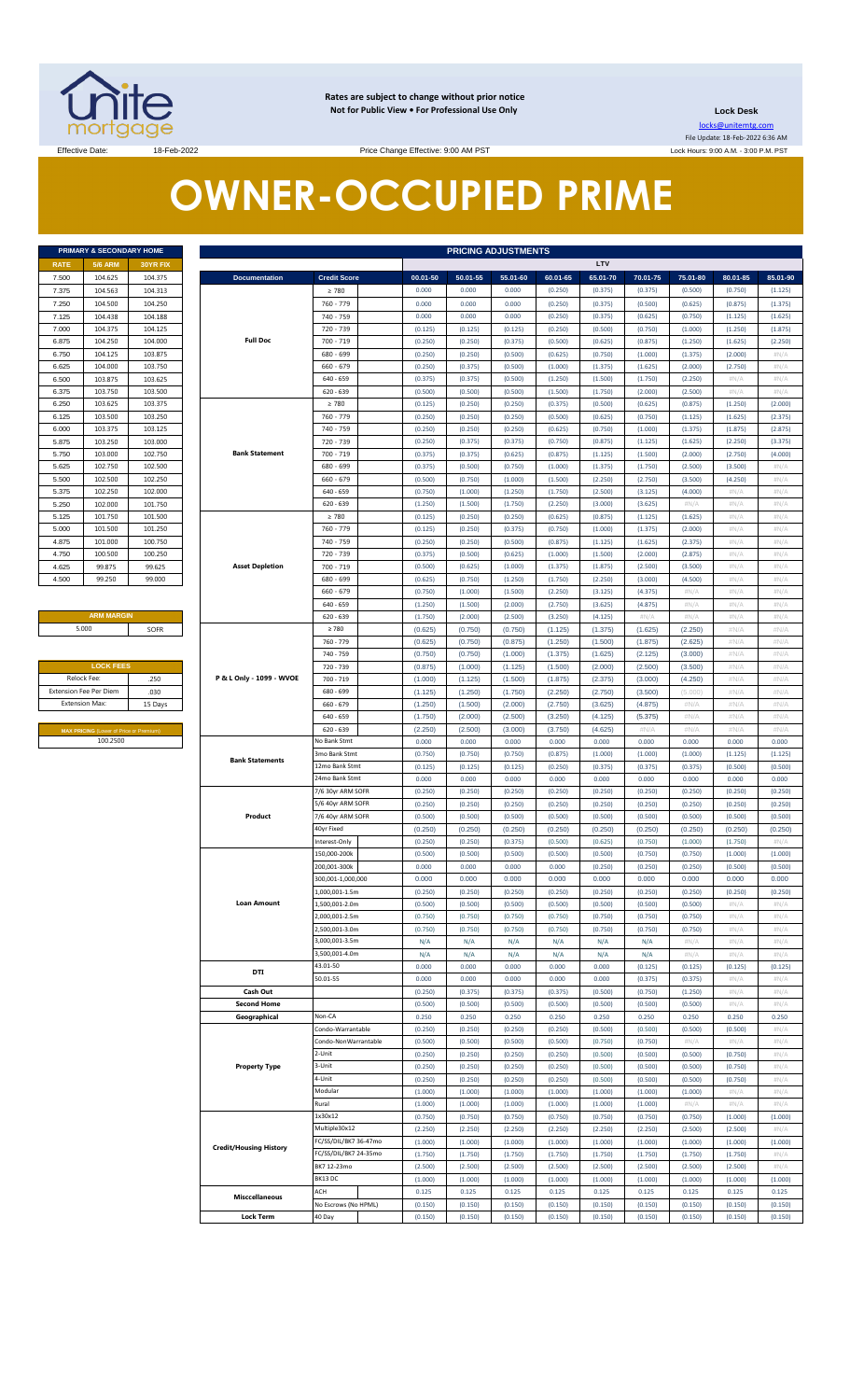

#### [V](https://unitemortgage.com/)isit: https://unitemortgage.com

The pricing engine is the Formal price given, please access it through:

**Quick Pricer:** [https://un](https://unitemortgage.com/broker-resources/price-my-loan/)itemortgage.com/broker-resources/price-my-loan/

# **CALL US TODAY: 800-777-1207**

#### **CONVENTIONAL PRODUCTS AND PRICING**

|       | <b>CONFORMING LOANS</b> |                             |         |       |                             |         |         |       |                             |         |         |       |               |                             |         |
|-------|-------------------------|-----------------------------|---------|-------|-----------------------------|---------|---------|-------|-----------------------------|---------|---------|-------|---------------|-----------------------------|---------|
|       |                         | <b>DU CONF CONV 30 YEAR</b> |         |       | <b>DU CONF CONV 20 YEAR</b> |         |         |       | <b>DU CONF CONV 15 YEAR</b> |         |         |       |               | <b>DU CONF CONV 10 YEAR</b> |         |
| Rate  | 10 Day                  | 25 Day                      | 40 Day  | Rate  | 10 Day                      | 25 Day  | 40 Day  | Rate  | 10 Day                      | 25 Day  | 40 Day  | Rate  | 10 Day        | 25 Day                      | 40 Day  |
| 4.625 | (4.875)                 | (4.750)                     | (4.625) | 4.375 | (4.125)                     | (4.000) | (3.875) | 3.875 | (3.750)                     | (3.625) | (3.500) | 3.750 | (3.500)       | (3.375)                     | (3.250) |
| 4.500 | (4.625)                 | (4.500)                     | (4.375) | 4.250 | (3.750)                     | (3.625) | (3.500) | 3.750 | (3.500)                     | (3.375) | (3.250) | 3.625 | (2.875)       | (2.750)                     | (2.625) |
| 4.375 | (4.250)                 | (4.125)                     | (4.000) | 4.125 | (3.750)                     | (3.625) | (3.500) | 3.625 | (3.250)                     | (3.125) | (3.000) | 3.500 | (2.875)       | (2.750)                     | (2.625) |
| 4.250 | (3.625)                 | (3.500)                     | (3.375) | 4.000 | (3.375)                     | (3.250) | (3.125) | 3.500 | (3.125)                     | (3.000) | (2.875) | 3.375 | (2.750)       | (2.625)                     | (2.500) |
| 4.125 | (3.250)                 | (3.125)                     | (3.000) | 3.875 | (2.875)                     | (2.750) | (2.625) | 3.375 | (2.500)                     | (2.375) | (2.250) | 3.250 | (2.250)       | (2.125)                     | (2.000) |
| 4.000 | (2.625)                 | (2.500)                     | (2.375) | 3.750 | (2.500)                     | (2.375) | (2.250) | 3.250 | (2.250)                     | (2.125) | (2.000) | 3.125 | (1.750)       | (1.625)                     | (1.500) |
| 3.875 | (2.250)                 | (2.125)                     | (2.000) | 3.625 | (2.250)                     | (2.125) | (2.000) | 3.125 | (1.750)                     | (1.625) | (1.500) | 3.000 | (1.250)       | (1.125)                     | (1.000) |
| 3.750 | (1.625)                 | (1.500)                     | (1.375) | 3.500 | (1.750)                     | (1.625) | (1.500) | 3.000 | (1.250)                     | (1.125) | (1.000) | 2.875 | (1.125)       | (1.000)                     | (0.875) |
| 3.625 | (1.125)                 | (1.000)                     | (0.875) | 3.375 | (1.250)                     | (1.125) | (1.000) | 2.875 | (0.750)                     | (0.625) | (0.500) | 2.750 | (0.750)       | (0.625)                     | (0.500) |
| 3.500 | (0.500)                 | (0.375)                     | (0.250) | 3.250 | (0.625)                     | (0.500) | (0.375) | 2.750 | (0.250)                     | (0.125) | 0.000   | 2.625 | (0.250)       | (0.125)                     | 0.000   |
| 3.375 | 0.125                   | 0.250                       | 0.375   | 3.125 | 0.000                       | 0.125   | 0.250   | 2.625 | 0.125                       | 0.250   | 0.375   | 2.500 | 0.125         | 0.250                       | 0.375   |
| 3.250 | 0.750                   | 0.875                       | 1.000   | 3.000 | 0.750                       | 0.875   | 1.000   | 2.500 | 0.625                       | 0.750   | 0.875   | 2.375 | 0.250         | 0.375                       | 0.500   |
|       |                         |                             |         |       |                             |         |         |       |                             |         |         |       |               |                             |         |
|       |                         | LP CONF CONV 30 YEAR        |         |       | LP CONF CONV 20 YEAR        |         |         |       | <b>LP CONF CONV 15 YEAR</b> |         |         |       |               | <b>LP CONF CONV 10 YEAR</b> |         |
| Rate  | 10 Day                  | 25 Day                      | 40 Day  | Rate  | 10 Day                      | 25 Day  | 40 Day  | Rate  | 10 Day                      | 25 Day  | 40 Day  | Rate  | <b>10 Day</b> | 25 Day                      | 40 Day  |
| 4.750 | (5.125)                 | (5.000)                     | (4.875) | 4.375 | (4.000)                     | (3.875) | (3.750) | 4.000 | (3.750)                     | (3.625) | (3.500) | 3.875 | (3.125)       | (3.000)                     | (2.875) |
| 4.625 | (4.625)                 | (4.500)                     | (4.375) | 4.250 | (3.625)                     | (3.500) | (3.375) | 3.875 | (3.375)                     | (3.250) | (3.125) | 3.750 | (3.125)       | (3.000)                     | (2.875) |
| 4.500 | (4.125)                 | (4.000)                     | (3.875) | 4.125 | (3.625)                     | (3.500) | (3.375) | 3.750 | (3.000)                     | (2.875) | (2.750) | 3.625 | (2.750)       | (2.625)                     | (2.500) |
| 4.375 | (3.750)                 | (3.625)                     | (3.500) | 4.000 | (3.250)                     | (3.125) | (3.000) | 3.625 | (2.875)                     | (2.750) | (2.625) | 3.500 | (2.625)       | (2.500)                     | (2.375) |
| 4.250 | (3.250)                 | (3.125)                     | (3.000) | 3.875 | (2.750)                     | (2.625) | (2.500) | 3.500 | (2.625)                     | (2.500) | (2.375) | 3.375 | (2.375)       | (2.250)                     | (2.125) |
| 4.125 | (2.750)                 | (2.625)                     | (2.500) | 3.750 | (2.375)                     | (2.250) | (2.125) | 3.375 | (2.375)                     | (2.250) | (2.125) | 3.250 | (2.000)       | (1.875)                     | (1.750) |
| 4.000 | (2.375)                 | (2.250)                     | (2.125) | 3.625 | (2.125)                     | (2.000) | (1.875) | 3.250 | (2.000)                     | (1.875) | (1.750) | 3.125 | (1.500)       | (1.375)                     | (1.250) |
| 3.875 | (1.875)                 | (1.750)                     | (1.625) | 3.500 | (1.625)                     | (1.500) | (1.375) | 3.125 | (1.500)                     | (1.375) | (1.250) | 3.000 | (1.125)       | (1.000)                     | (0.875) |
| 3.750 | (1.375)                 | (1.250)                     | (1.125) | 3.375 | (1.125)                     | (1.000) | (0.875) | 3.000 | (1.000)                     | (0.875) | (0.750) | 2.875 | (0.750)       | (0.625)                     | (0.500) |
| 3.625 | (0.750)                 | (0.625)                     | (0.500) | 3.250 | (0.500)                     | (0.375) | (0.250) | 2.875 | (0.625)                     | (0.500) | (0.375) | 2.750 | (0.375)       | (0.250)                     | (0.125) |
| 3.500 | (0.250)                 | (0.125)                     | 0.000   | 3.125 | 0.000                       | 0.125   | 0.250   | 2.750 | (0.125)                     | 0.000   | 0.125   | 2.625 | (0.125)       | 0.000                       | 0.125   |
| 3.375 | 0.250                   | 0.375                       | 0.500   | 3.000 | 0.750                       | 0.875   | 1.000   | 2.625 | 0.375                       | 0.500   | 0.625   | 2.500 | 0.250         | 0.375                       | 0.500   |

#### **HIGH BALANCE CONFORMING**

|             | <b>DU HIGH BALANCE 30 YEAR</b> |         |         |       | <b>DU HIGH BALANCE 15 YEAR</b> |         |               |      | <b>DU HIGH BALANCE 20 YEAR</b> |          |        | <b>DU HIGH BALANCE 10 YEAR</b> |               |          |        |  |
|-------------|--------------------------------|---------|---------|-------|--------------------------------|---------|---------------|------|--------------------------------|----------|--------|--------------------------------|---------------|----------|--------|--|
| <u>Rate</u> | <b>10 Day</b>                  | 25 Day  | 40 Day  | Rate  | <u>10 Day</u>                  | 25 Day  | <b>40 Day</b> | Rate | <b>10 Day</b>                  | $25$ Day | 40 Day | Rate                           | <b>10 Day</b> | $25$ Day | 40 Day |  |
| 4.875       | (1.750)                        | (1.625) | (1.500) | 4.250 | 1.125                          | 1.250   | 1.375         |      |                                |          |        |                                |               |          |        |  |
| 4.750       | (1.625)                        | (1.500) | (1.375) | 4.125 | (2.750)                        | (2.625) | (2.500)       |      |                                |          |        |                                |               |          |        |  |
| 4.625       | (3.125)                        | (3.000) | (2.875) | 4.000 | (2.625)                        | (2.500) | (2.375)       |      |                                |          |        |                                |               |          |        |  |
| 4.500       | (2.625)                        | (2.500) | (2.375) | 3.875 | (2.250)                        | (2.125) | (2.000)       |      |                                |          |        |                                |               |          |        |  |
| 4.375       | (2.250)                        | (2.125) | (2.000) | 3.750 | (1.875)                        | (1.750) | (1.625)       |      |                                |          |        |                                |               |          |        |  |
| 4.250       | (2.000)                        | (1.875) | (1.750) | 3.625 | (1.625)                        | (1.500) | (1.375)       |      |                                |          |        |                                | B             | V        |        |  |
| 4.125       | (1.500)                        | (1.375) | (1.250) | 3.500 | (1.625)                        | (1.500) | (1.375)       |      |                                |          |        |                                |               |          |        |  |
| 4.000       | (1.250)                        | (1.125) | (1.000) | 3.375 | (1.250)                        | (1.125) | (1.000)       |      |                                |          |        |                                |               |          |        |  |
| 3.875       | (0.875)                        | (0.750) | (0.625) | 3.250 | (0.875)                        | (0.750) | (0.625)       |      |                                |          |        |                                |               |          |        |  |
| 3.750       | (0.375)                        | (0.250) | (0.125) | 3.125 | (0.500)                        | (0.375) | (0.250)       |      |                                |          |        |                                |               |          |        |  |
| 3.625       | 0.250                          | 0.375   | 0.500   | 3.000 | 0.000                          | 0.125   | 0.250         |      |                                |          |        |                                |               |          |        |  |
| 3.500       | 0.750                          | 0.875   | 1.000   | 2.875 | 0.625                          | 0.750   | 0.875         |      |                                |          |        |                                |               |          |        |  |

Agency Underwriting Fee: \$ 1,095 \* NJ and WA Origination Fee \$1,195 \* NC Commitment Fee \$1,195

≘ QUAL HOUSIN **MAX NET PRICING IS 104.000 HIGH BALANCE MAX NET PRICING IS 103.000 Rates and pricing are subject to change without notice.**

All Rights Reserved. 02.2022 This document is limited to current Unite Mortgage Wholesale Lending Solutions, and should not be intended as legal advice, legal opinion, or any other advice on specific facts or circumstances. Such policy and practice ar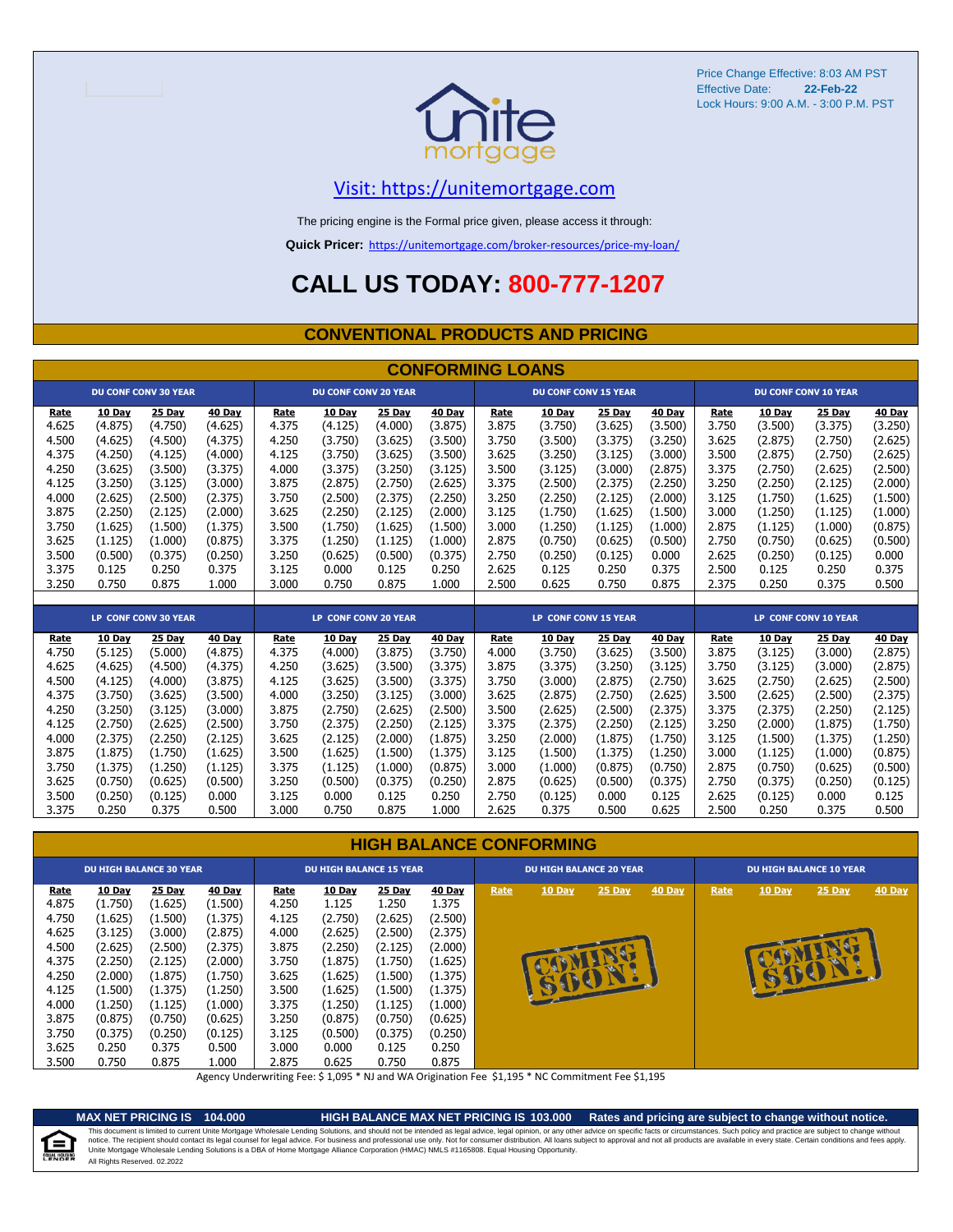

#### [V](https://unitemortgage.com/)isit: https://unitemortgage.com

The pricing engine is the Formal price given, please access it through:

**Quick Pricer:** [https://un](https://unitemortgage.com/broker-resources/price-my-loan/)itemortgage.com/broker-resources/price-my-loan/

# **CALL US TODAY: 800-777-1207**

|                         | <b>HOME AFFORDABLE PRODUCTS</b> |                               |                               |                         |                                          |                               |                               |                         |                                 |                               |                               |                                       |        |        |               |
|-------------------------|---------------------------------|-------------------------------|-------------------------------|-------------------------|------------------------------------------|-------------------------------|-------------------------------|-------------------------|---------------------------------|-------------------------------|-------------------------------|---------------------------------------|--------|--------|---------------|
|                         |                                 | <b>DU HOMEREADY 30 YEAR</b>   |                               |                         | <b>DU HOMEREADY HIGH BALANCE 30 YEAR</b> |                               |                               |                         | <b>LP HOME POSSIBLE 30 YEAR</b> |                               |                               | LP HOME POSSIBLE HIGH BALANCE 30 YEAR |        |        |               |
| <b>Rate</b><br>4.750    | 10 Day<br>(5.125)               | 25 Day<br>(5.000)             | 40 Day<br>(4.875)             | <u>Rate</u><br>4.750    | <b>10 Day</b><br>(2.125)                 | 25 Day<br>(2.000)             | 40 Day<br>(1.875)             | Rate<br>4.750           | 10 Day<br>(5.250)               | 25 Day<br>(5.125)             | <b>40 Day</b><br>(5.000)      | Rate                                  | 10 Day | 25 Day | <b>40 Day</b> |
| 4.625<br>4.500<br>4.375 | (4.625)<br>(4.125)<br>(3.750)   | (4.500)<br>(4.000)<br>(3.625) | (4.375)<br>(3.875)<br>(3.500) | 4.625<br>4.500<br>4.375 | (2.750)<br>(2.750)<br>(2.375)            | (2.625)<br>(2.625)<br>(2.250) | (2.500)<br>(2.500)<br>(2.125) | 4.625<br>4.500<br>4.375 | (4.750)<br>(4.125)<br>(3.750)   | (4.625)<br>(4.000)<br>(3.625) | (4.500)<br>(3.875)<br>(3.500) |                                       |        |        |               |
| 4.250<br>4.125          | (3.250)<br>(2.750)              | (3.125)<br>(2.625)            | (3.000)<br>(2.500)            | 4.250<br>4.125          | (2.125)<br>(1.875)                       | (2.000)<br>(1.750)            | (1.875)<br>(1.625)            | 4.250<br>4.125          | (3.250)<br>(2.750)              | (3.125)<br>(2.625)            | (3.000)<br>(2.500)            |                                       |        | GIFCIN |               |
| 4.000<br>3.875          | (2.250)<br>(1.750)              | (2.125)<br>(1.625)            | (2.000)<br>(1.500)            | 4.000<br>3.875          | (1.375)<br>(0.875)                       | (1.250)<br>(0.750)            | (1.125)<br>(0.625)            | 4.000<br>3.875          | (2.375)<br>(1.875)              | (2.250)<br>(1.750)            | (2.125)<br>(1.625)            |                                       |        |        |               |
| 3.750                   | (1.250)                         | (1.125)                       | (1.000)                       | 3.750                   | (0.250)                                  | (0.125)                       | 0.000                         | 3.750                   | (1.375)                         | (1.250)                       | (1.125)                       |                                       |        |        |               |
| 3.625<br>3.500          | (0.500)<br>(0.125)              | (0.375)<br>0.000              | (0.250)<br>0.125              | 3.625<br>3.500          | 0.250<br>0.875                           | 0.375<br>1.000                | 0.500<br>1.125                | 3.625<br>3.500          | (0.500)<br>(0.125)              | (0.375)<br>0.000              | (0.250)<br>0.125              |                                       |        |        |               |
| 3.375                   | 0.500                           | 0.625                         | 0.750                         | 3.375                   | 1.375                                    | 1.500                         | 1.625                         | 3.375                   | 0.375                           | 0.500                         | 0.625                         |                                       |        |        |               |

| <b>HOME READY AND HOMEPOSSIBLE CAP LIMITS</b>      |       |      |       |       |      |       |       |                                                                                                  |       |  |  |  |  |
|----------------------------------------------------|-------|------|-------|-------|------|-------|-------|--------------------------------------------------------------------------------------------------|-------|--|--|--|--|
|                                                    |       |      |       |       |      |       |       | LTV <=60 60.01 - 65 65.01 - 70 70.01 - 75 75.01 - 80 80.01 - 85 85.01 - 90 90.01 - 95 95.01 - 97 |       |  |  |  |  |
| HomeReady/Home Possible FICO >=680 Adjustment Caps | 1.500 | .500 | 1.500 | 1.500 | .500 | 0.000 | 0.000 | 0.000                                                                                            | 0.000 |  |  |  |  |
| HomeReady/Home Possible FICO <680 Adjustment Caps  | 1.500 | .500 | 1.500 | 1.500 | .500 | 1.500 | 1.500 | 1.500                                                                                            | 1.500 |  |  |  |  |

Agency Underwriting Fee: \$ 1,095 \* NJ and WA Origination Fee \$1,195 \* NC Commitment Fee \$1,195

#### **MAX NET PRICING IS 104.000 HIGH BALANCE MAX NET PRICING IS 103.000 Rates and pricing are subject to change without notice.**

All Rights Reserved. 02.2022 This document is limited to current Unite Mortgage Wholesale Lending Solutions, and should not be intended as legal advice, legal opinion, or any other advice on specific facts or circumstances. Such policy and practice ar notice. The recipient should contact its legal coursel for legal advice. For business and professional use only. Not for consumer distribution. All oans subject to approval and not all products are available in every state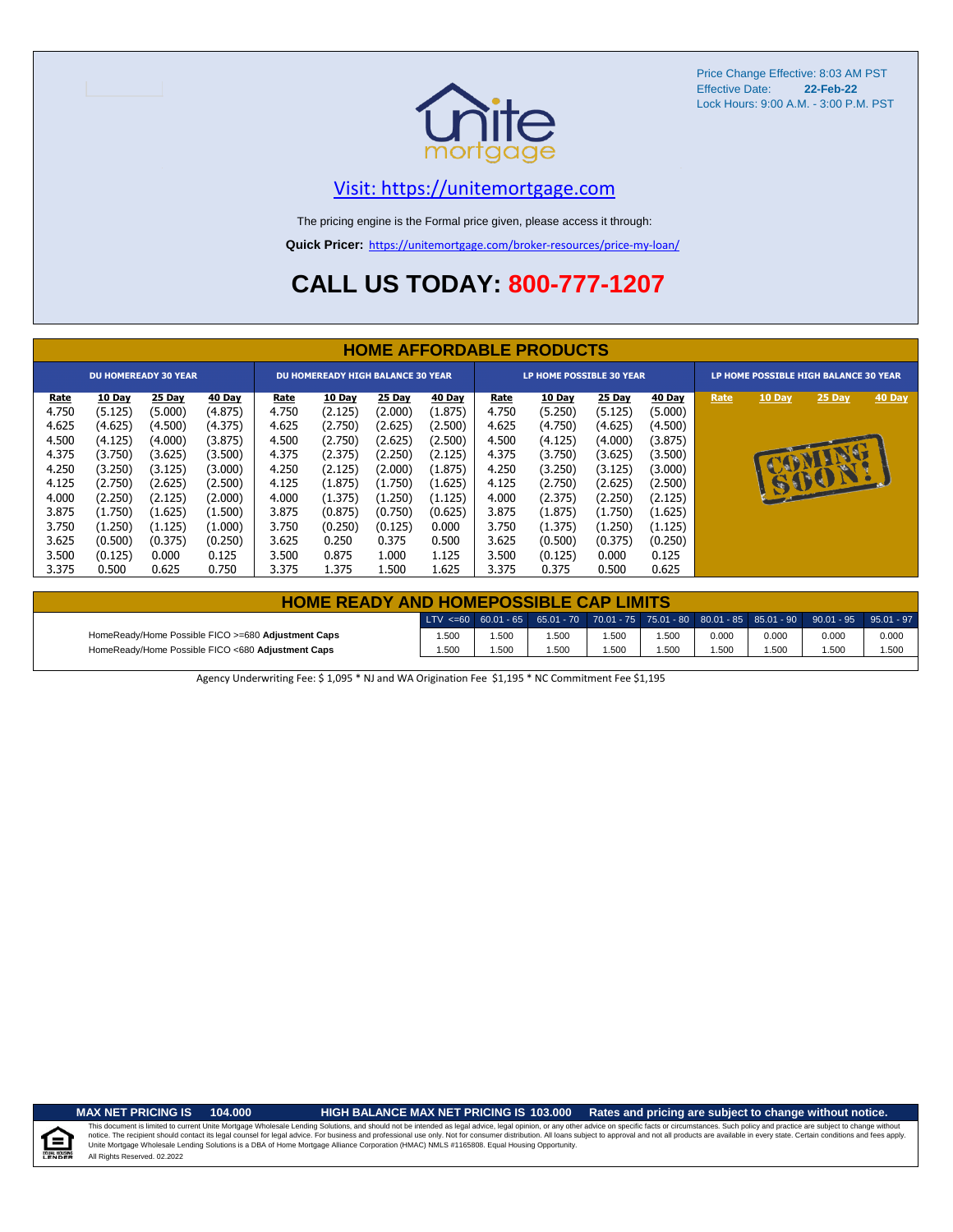

### [V](https://unitemortgage.com/)isit: https://unitemortgage.com

The pricing engine is the Formal price given, please access it through:

**Quick Pricer:** [https://un](https://unitemortgage.com/broker-resources/price-my-loan/)itemortgage.com/broker-resources/price-my-loan/

# **CALL US TODAY: 800-777-1207**

|                                                                                        |                       | <b>CONVENTIONAL PRICING ADJUSTMENTS</b>          |             |              |                                                   |              |              |              |                    |              |                      |              |
|----------------------------------------------------------------------------------------|-----------------------|--------------------------------------------------|-------------|--------------|---------------------------------------------------|--------------|--------------|--------------|--------------------|--------------|----------------------|--------------|
| Credit Score / LTV                                                                     | Loan Terms > 15 years |                                                  |             | $LTV \le 60$ | $60.01 - 70$                                      | $70.01 - 75$ | $75.01 - 80$ | $80.01 - 85$ | $85.01 - 90$       | $90.01 - 95$ | $95.01 - 97$         | >97.00%      |
| $740+$                                                                                 |                       |                                                  | 0.000       |              | 0.250                                             | 0.250        | 0.500        | 0.250        | 0.250              | 0.250        | 0.750                | 0.750        |
| 720 - 739                                                                              |                       |                                                  | 0.000       |              | 0.250                                             | 0.500        | 0.750        | 0.500        | 0.500              | 0.500        | 1.000                | 1.000        |
| 700 - 719                                                                              |                       |                                                  | 0.000       |              | 0.500                                             | 1.000        | 1.250        | 1.000        | 1.000              | 1.000        | 1.500                | 1.500        |
| 680 - 699                                                                              |                       |                                                  | 0.000       |              | 0.500                                             | 1.250        | 1.750        | 1.500        | 1.250              | 1.250        | 1.500                | 1.500        |
| 660 - 679                                                                              |                       |                                                  | 0.000       |              | 1.000                                             | 2.250        | 2.750        | 2.750        | 2.250              | 2.250        | 2.250                | 2.250        |
| 640 - 659                                                                              |                       |                                                  | 0.500       |              | 1.250                                             | 2.750        | 3.000        | 3.250        | 2.750              | 2.750        | 2.750                | 2.750        |
| 620-639                                                                                |                       |                                                  | 0.500       |              | 1.500                                             | 3.000        | 3.000        | 3.250        | 3.250              | 3.250        | 3.500                | 3.500        |
| Cash Out (Ex. Student Loan Only) All Loan Terms. Cumulative with above adjust.         |                       |                                                  | $LTV < =60$ |              | $60.01 - 70$                                      | $70.01 - 75$ | $75.01 - 80$ |              |                    |              |                      |              |
| 740+                                                                                   |                       |                                                  | 0.375       |              | 0.625                                             | 0.625        | 0.875        |              |                    |              |                      |              |
| 720 - 739                                                                              |                       | 0.375                                            |             | 1.000        | 1.000                                             | 1.125        |              |              |                    |              |                      |              |
| 700 - 719                                                                              |                       | 0.375                                            |             | 1.000        | 1.000                                             | 1.125        |              |              |                    |              |                      |              |
| 680 - 699                                                                              |                       |                                                  | 0.375       |              | 1.125                                             | 1.125        | 1.750        |              |                    |              |                      |              |
| 660 - 679                                                                              |                       |                                                  | 0.625       |              | 1.125                                             | 1.125        | 1.875        |              |                    |              |                      |              |
| 640 - 659                                                                              |                       |                                                  | 0.625       |              | 1.625                                             | 1.625        | 2.625        |              |                    |              |                      |              |
| 620 - 639                                                                              |                       |                                                  | 0.625       |              | 1.625                                             | 1.625        | 3.125        |              |                    |              |                      |              |
| <b>Other Price Adjustments</b>                                                         | All Loan Terms        | Cumulative with above adjustments                |             | $LTV < =60$  | $60.01 - 65$                                      | $65.01 - 70$ | $70.01 - 75$ | $75.01 - 80$ | $80.01 - 85$       | $85.01 - 90$ | $90.01 - 95$         | $95.01 - 97$ |
| High Balance Purchase and R/T Refinance                                                |                       |                                                  | 0.500       |              | 0.750                                             | 0.750        | 0.750        | 1.000        | 1.000              | 1.000        | 1.000                | 1.000        |
| High Balance Cash-Out Refinance                                                        |                       |                                                  | 1.250       |              | 1.500                                             | 1.500        | 1.500        | 1.750        | <b>NA</b>          | <b>NA</b>    | <b>NA</b>            | NA           |
| High Balance ARMs (Adjustment Based on CLTV)                                           |                       |                                                  | 0.750       |              | 0.750                                             | 0.750        | 0.750        | 1.500        | 1.500              | 1.500        | 1.750                | 1.750        |
| <b>ARMs</b>                                                                            |                       |                                                  | 0.000       |              | 0.000                                             | 0.000        | 0.000        | 0.000        | 0.000              | 0.000        | 0.250                | <b>NA</b>    |
| HomeReady/Home Possible FICO >=680 Adjustment Caps                                     |                       |                                                  | 1.500       |              | 1.500                                             | 1.500        | 1.500        | 1.500        | 0.000              | 0.000        | 0.000                | 0.000        |
| HomeReady/Home Possible FICO <680 Adjustment Caps                                      |                       |                                                  | 1.500       |              | 1.500                                             | 1.500        | 1.500        | 1.500        | 1.500              | 1.500        | 1.500                | 1.500        |
| <b>Investment Properties</b>                                                           |                       |                                                  | 2.125       |              | 2.125                                             | 2.125        | 2.125        | 3.375        | 4.125              | <b>NA</b>    | <b>NA</b>            | NA           |
| Second Home                                                                            |                       |                                                  | 1.125       |              | 1.625                                             | 1.625        | 2.125        | 3.375        | 4.125              | 4.125        | 4.125                | 4.125        |
| Manufactured home                                                                      |                       |                                                  | 0.500       |              | 0.500                                             | 0.500        | 0.500        | 0.500        | 0.500              | 0.500        | 0.500                | 0.500        |
| 2-4 Unit Properties (3-4 unit max LTV is 75% (DU) and 80% (LP))                        |                       |                                                  | 1.000       |              | 1.000                                             | 1.000        | 1.000        | 1.000        | 1.000              | NA.          | <b>NA</b>            | NA           |
| Condos - Loan Terms > 15Y (does not apply to Detached building types)                  |                       |                                                  | 0.000       |              | 0.000                                             | 0.000        | 0.000        | 0.750        | 0.750              | 0.750        | 0.750                | 0.750        |
| Escrow Waiver (LTV >80% not available in NM, LTV >90% does not apply to HB Nationwide) |                       |                                                  | 0.000       |              | 0.000                                             | 0.000        | 0.000        | 0.000        | 0.000              | 0.000        | 0.000                | <b>NA</b>    |
| UW Waiver Fee (ALL LTV) - based on loan size                                           |                       |                                                  |             |              |                                                   |              |              |              |                    |              |                      |              |
|                                                                                        |                       |                                                  |             |              |                                                   |              |              |              |                    |              |                      |              |
|                                                                                        |                       | <b>ALL SUBORDINATE FINANCING</b>                 |             |              |                                                   |              | .375%        |              |                    |              |                      |              |
| <b>LTV Range</b>                                                                       |                       | <b>CLTV Range</b>                                |             |              | Credit Score < 720                                |              |              |              | Credit Score > 720 |              |                      |              |
| ≤ 65.00%                                                                               |                       | $80.01\% - 95.00\%$                              |             |              | 0.500                                             |              |              |              | 0.250              |              |                      |              |
| 65.01% - 75.00%                                                                        |                       | $80.01\% - 95.00\%$                              |             |              | 0.750                                             |              |              |              | 0.500              |              |                      |              |
| 75.01% - 95.00%                                                                        |                       | $90.01\% - 95.00\%$                              |             |              | 1.000                                             |              |              |              | 0.750              |              |                      |              |
| 75.01% - 90.00%                                                                        |                       | 76.01% - 90.00%                                  |             |              | 1.000                                             |              |              |              | 0.750              |              |                      |              |
| ≤ 95.00%                                                                               |                       | 95.01% - 97.00%                                  |             |              | 1.500                                             |              |              |              | 1.500              |              |                      |              |
|                                                                                        |                       |                                                  |             |              |                                                   |              |              |              |                    |              |                      |              |
|                                                                                        |                       | <b>LOCK EXTENSIONS - RELOCKS - OTHER CHANGES</b> |             |              |                                                   |              |              |              |                    |              |                      |              |
|                                                                                        |                       |                                                  |             |              | <b>Lock Extensions:</b>                           |              |              |              |                    |              |                      |              |
| 1-4 days                                                                               | .03/day               |                                                  |             |              |                                                   |              |              |              |                    |              |                      |              |
| 5 days                                                                                 | 0.125                 |                                                  |             |              |                                                   |              |              |              |                    |              | 10 Day Lock Expires: | 03/04/22     |
| 7 days                                                                                 | 0.187                 |                                                  |             |              |                                                   |              |              |              |                    |              | 25 Day Lock Expires: | 03/19/22     |
| 10 days                                                                                | 0.250                 |                                                  |             |              |                                                   |              |              |              |                    |              | 40 Day Lock Expires: | 04/03/22     |
| 15 days                                                                                | 0.375                 |                                                  |             |              |                                                   |              |              |              |                    |              |                      |              |
| Relocks:                                                                               |                       | <b>Other Changes:</b>                            |             |              |                                                   |              |              |              |                    |              |                      |              |
| Worse Case pricing plus additional .250 hit                                            |                       | Loan Program                                     |             |              | Worse Case if moving into different delivery type |              |              |              |                    |              |                      |              |

Rate Change Not subject to worse case pricing

Locks expiring on a non business day are good through the following business day.

Agency Underwriting Fee: \$ 1,095 \* NJ and WA Origination Fee \$1,195 \* NC Commitment Fee \$1,195

|                           |                              |         |                                                                                                                                                                                                                                                                                                                                                                                                                                                                                                                                                                                                                | APOR: | $15/20$ YR.: |        | 2.500% 1 YR CMT: | 0.120% |
|---------------------------|------------------------------|---------|----------------------------------------------------------------------------------------------------------------------------------------------------------------------------------------------------------------------------------------------------------------------------------------------------------------------------------------------------------------------------------------------------------------------------------------------------------------------------------------------------------------------------------------------------------------------------------------------------------------|-------|--------------|--------|------------------|--------|
|                           | <b>MAX NET PRICING IS</b>    | 104.000 | Rates and prices are subject to change without notice.                                                                                                                                                                                                                                                                                                                                                                                                                                                                                                                                                         |       | $25/30$ YR.: | 2.960% | 1 YR Libor:      | 0.360% |
| ∈<br><b>EQUAL HOUSING</b> | All Rights Reserved, 02,2022 |         | This document is limited to current Unite Mortgage Wholesale Lending Solutions, and should not be intended as legal advice, legal opinion, or any other advice on specific facts or circumstances. Such policy and practice ar<br>notice. The recipient should contact its legal counsel for legal advice. For business and professional use only. Not for consumer distribution. All loans subject to approval and not all products are available in every stat<br>Unite Mortgage Wholesale Lending Solutions is a DBA of Home Mortgage Alliance Corporation (HMAC) NMLS #1165808. Equal Housing Opportunity. |       |              |        |                  |        |